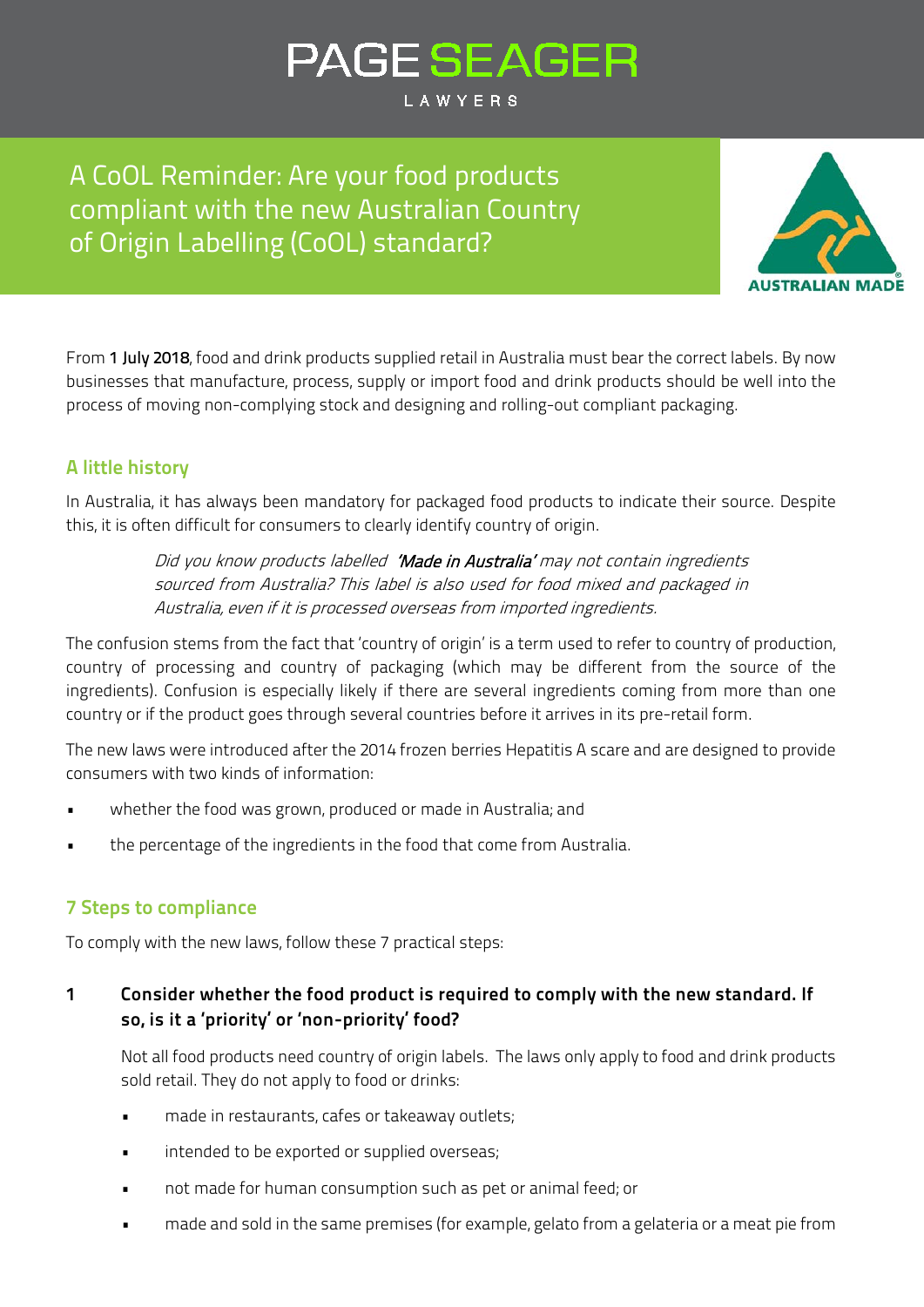a bakery).

There are also different rules depending on whether food is categorised as "priority" or "nonpriority". Non-priority products include:

- tea and coffee;
- alcoholic drinks including spirits and wine;
- soft drinks, sports drinks and bottled water;
- seasonings such as salt, dry herbs, spices and flavourings;
- confectionery including chocolate products, lollies and ice creams; and
- biscuits and snack foods such as chips, crackers and cookies.

## **2 Familiarise yourself with the terminology and the symbols**

Before deciding which label to use, it is important to understand the following terms and symbols:

Grown in Australia – food products where the ingredients were planted, germinated, grown or harvested in Australia (e.g. packaged fruit and vegetables such as canned tomatoes and tinned fish products).

Product of Australia – food items where all the ingredients are Australian sourced and all major processing happened in Australia.

Produced in Australia – food products containing significant ingredients that were grown or otherwise wholly obtained in Australia and processed in Australia. The term "wholly obtained" refers to food ingredients that originate in a country but are not necessarily or practically grown (e.g. milk from Australian cows).

Made in Australia – food that was last substantially transformed (processed) in Australia. Substantial transformation happens when fresh ingredients, regardless of where they are sourced, are combined and processed to create a fundamentally different food product (eg. eggs, flour, sugar and butter are substantially transformed when baked to make cake).

Packed in Australia – food packaged in Australia. If the food has been exported overseas, processed and then reimported back into Australia without further substantial transformation in Australia, the label will have to state, in brackets, the kind of processing that happened to the food overseas.

### **Kangaroo logo and bar chart**



The kangaroo logo is a registered trade mark but can be used by anyone for free as long as they comply with certain requirements. The kangaroo logo can only be used on food if the product was either grown, produced or made in Australia. The logo cannot be used in relation to food products that were merely packed in Australia.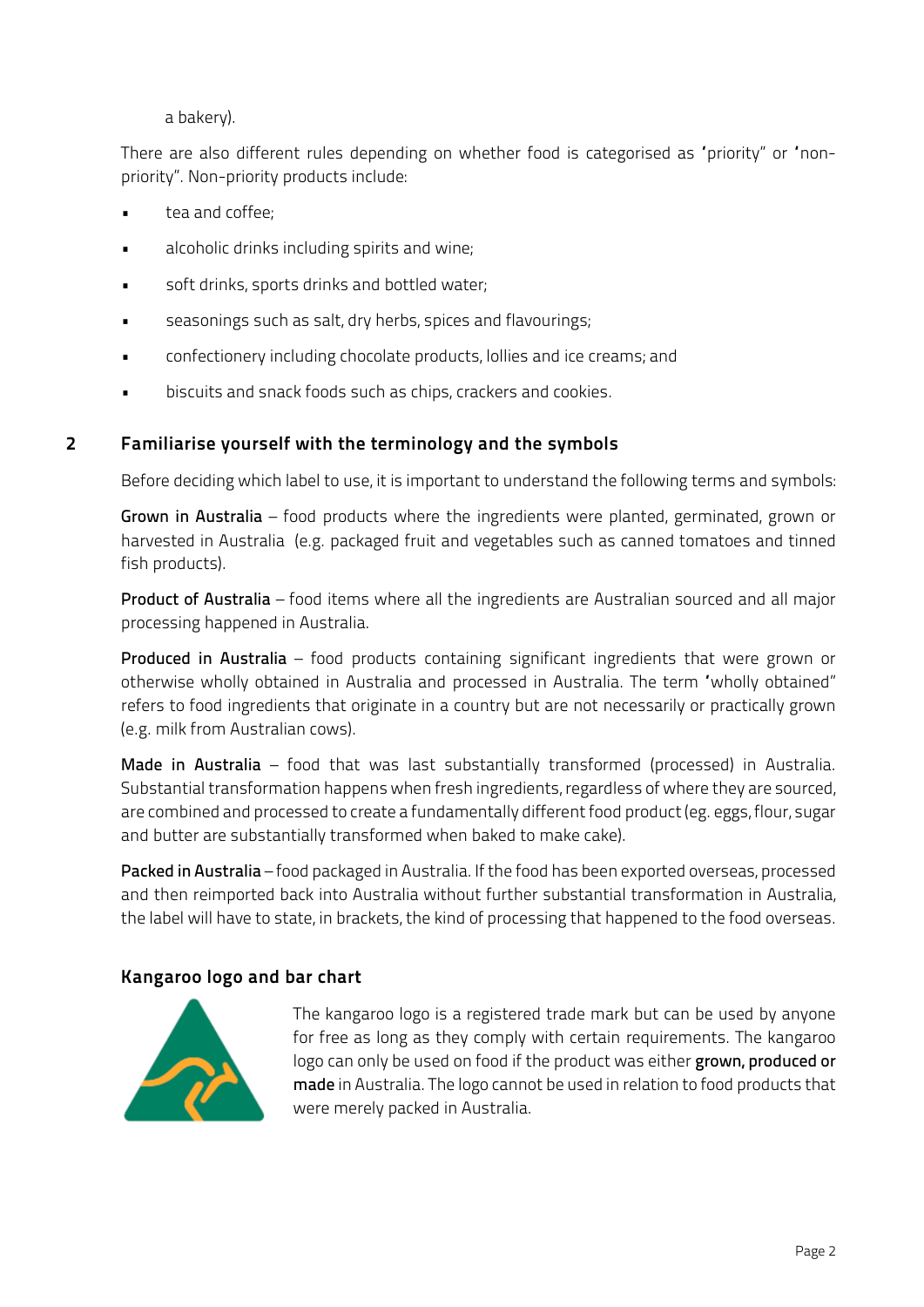

The bar chart shown above is used to indicate the percentage of Australian ingredients included in the product. It can be accompanied by the kangaroo logo or just by itself. When accompanied by the Kangaroo logo, it means that the food item is either grown, produced or made in Australia.

## **3 Apply country of origin labelling requirements for non-priority foods**

Non-priority food products are only required to indicate where the food was grown, produced or made. The statement must be legible and obvious. Some examples:

Prawn crackers with ingredients from Vietnam and Indonesia that were transformed into crackers in Malaysia only need to include a statement on the label such as: 'Made in Malaysia from imported ingredients'

Non-priority food products that were packed in Australia with ingredients from Australia and other countries may say something like 'Packed in Australia from 50% Australian ingredients'

For non-priority food grown or produced in Australia a statement to this effect is sufficient. However, the producer could choose to use the kangaroo logo, the ingredients bar chart and the statement – for example:

**Product of Australia** or



## **4 Apply country of origin labelling requirements for priority foods**

For priority food products, in addition to a statement indicating where the food was either grown, produced or made, other requirements apply. For example:

- **•** imported items must carry a country of origin statement in a **clearly defined box**; and
- priority food products grown, produced or made in Australia must label the food products with the three-component mark which includes:
	- the kangaroo logo to indicate that the product is of Australian origin;
	- the bar chart to indicate the percentage of Australian ingredients; and
	- an explanatory text which indicates whether the food was grown, produced or made in Australia and in most instances, the percentage of Australian ingredients.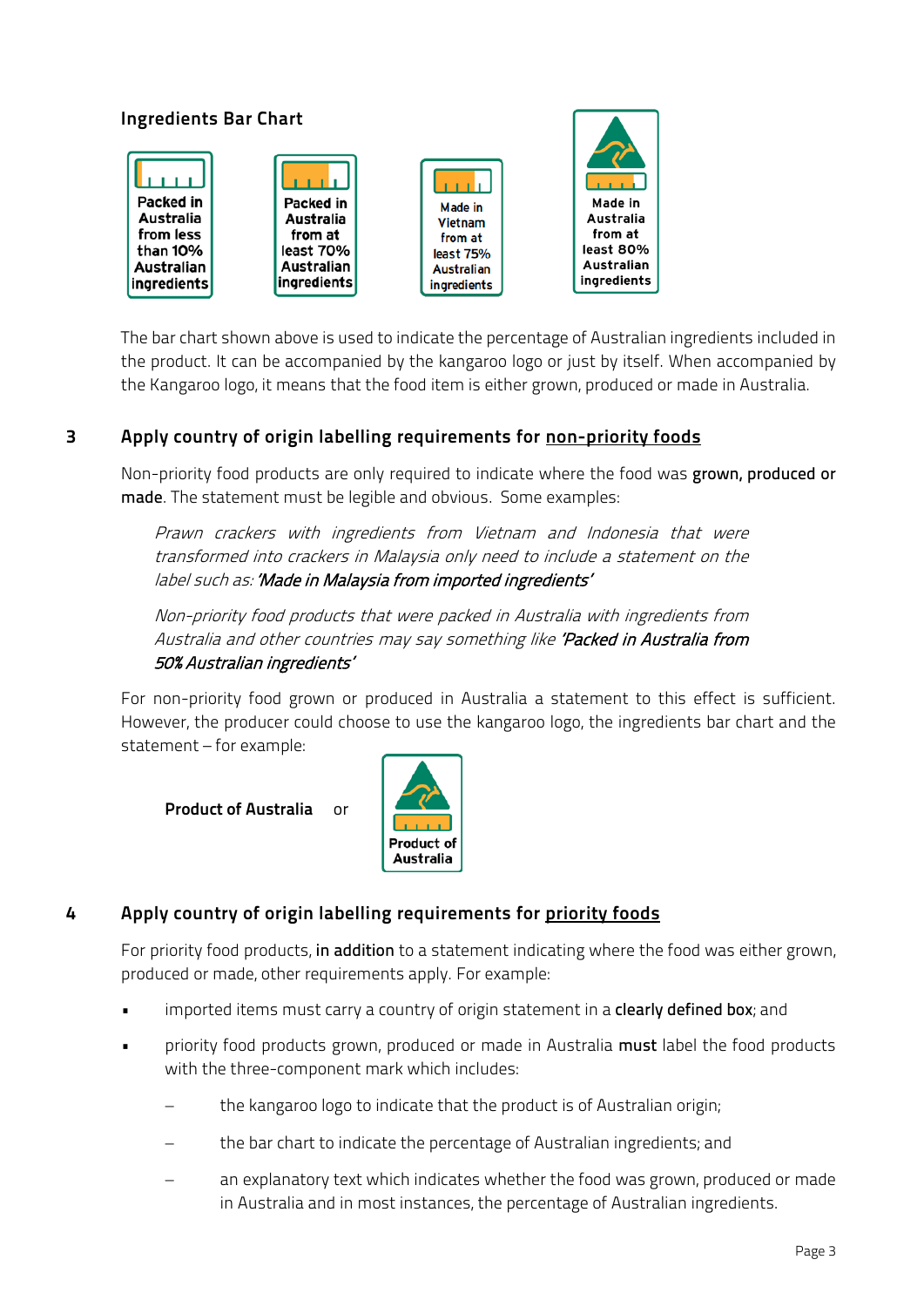#### Examples:

Chicken nuggets processed in Australia from Australian-grown chickens can use this label:



Frozen dumplings made in Australia with imported ingredients can be labelled with:



### **5 If applicable, determine the percentage of Australian ingredients**

Once the type of label has been identified according to whether the food is a priority or a nonpriority product and whether the food was grown, produced or made in Australia, the percentage of Australian ingredients must be determined by weight. For food products that contain one main ingredient, this is a simple exercise. This process, however, can be complicated for items that contain multiple products from different countries.

#### **6 Rules that apply to imported food**

Imported food products must also carry country of origin text statements in a clearly defined box. If the importer of the product cannot claim that the product was grown, produced or made in a single overseas country, it must instead carry a "Packed in" statement which must indicate where the product was packed and where the ingredients came from.

#### Examples:



## **7 Consider other claims made in food packaging and how to use the new country of origin labelling requirements to differentiate your products in the market**

If complying with the new country of origin labelling standards means printing new labels or packaging, consider whether it is a good time to refresh food packaging to meet branding goals.

Other things to consider include:

- whether statements or representations in the food packaging would comply with various food labelling rules such as those in relation to health and nutritional claims;
- whether including statements about the food being grown, produced or made in specific Australian regions known for great produce such as Tasmania, Yarra Valley or Barossa Valley can be used to indicate quality or uniqueness; and
- whether some slogans or taglines or secondary markings such as colours and an aspect of packaging have become sufficiently recognisable and valuable to warrant trade mark